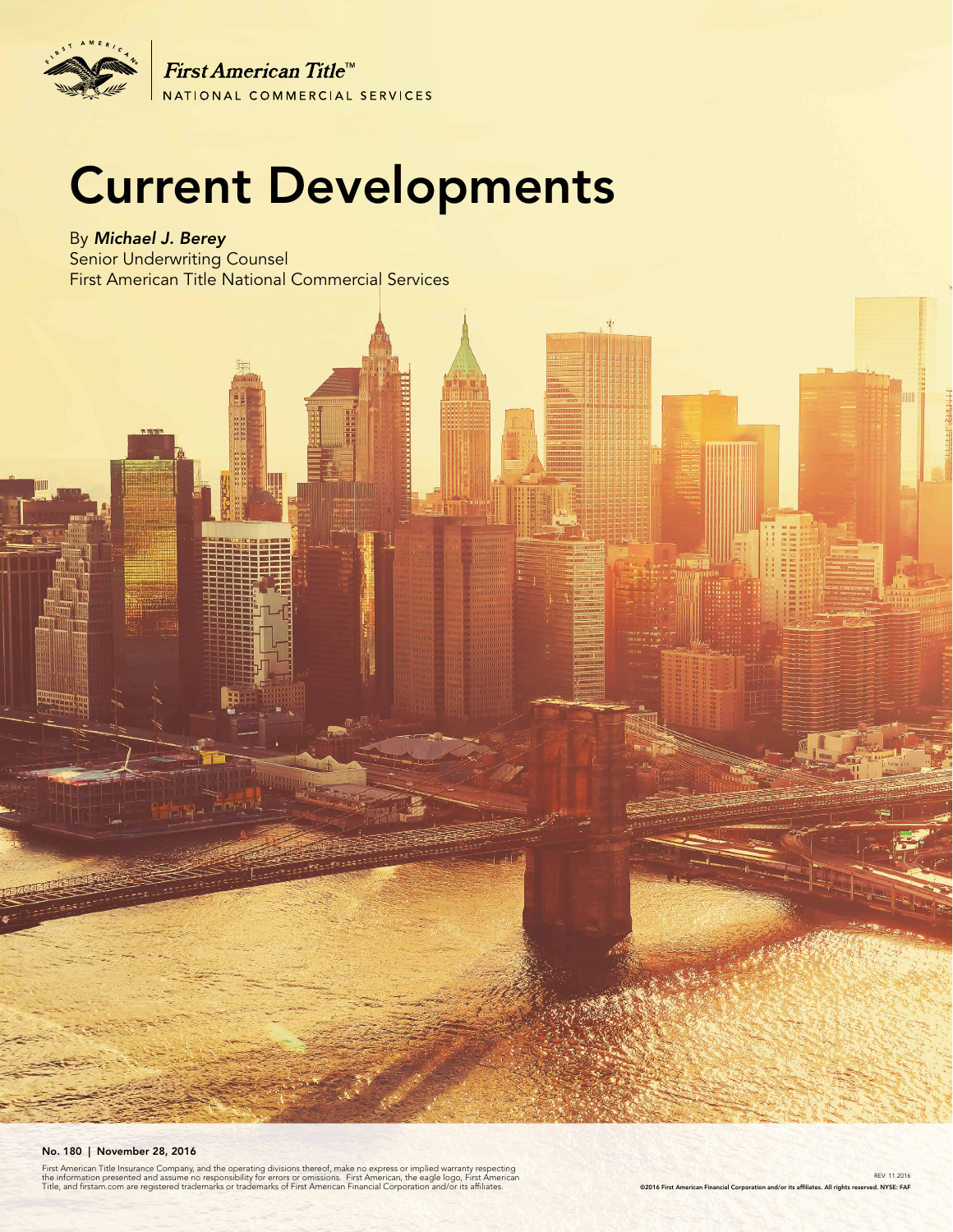### Current Developments First American Title National Commercial Services

#### Adverse Possession

When he died in 1970, William S. Midgley, Sr. left a farm, in equal parts, to his son William S. Midgley, Jr. and to Robert E. Sayre, Sr. The son commenced an Action in 2009, claiming that he had become the sole owner of the property by adverse possession and seeking a judgment barring any claims to title by the heirs of Robert S. Sayre, Sr. Under Real Property Actions and Proceedings Law ("RPAPL") Section 541 ("Adverse possession, how affected by relation of tenants in common") the statutory period required for a claim of adverse possession as between tenants in common is twenty years. The Supreme Court, Suffolk County, granted the Plaintiff's motion for summary judgment.

The Appellate Division, Second Department, affirmed the lower court's Order, holding that William S. Midgley, Jr. had demonstrated "by clear and convincing evidence, that his possession of the premises during the period between 1971 to 1991 was actual, open and notorious, exclusive and continuous". Although RPAPL Section 501 ("Adverse possession; defined"), as amended in 2008, requires that the person claiming adverse possession have a "claim of right", "a reasonable basis for the belief that the property belongs to the adverse possessor, "[u]nder the law existing at the time title allegedly vested here, in the absence of an overt acknowledgment during the statutory period that ownership rested with another party, actual knowledge of the true owner, or co-owner as is the case here, did not destroy the element of claim of right [citations omitted]." Midgley v. Phillips, 2016 NY Slip Op 06688, decided October 12, 2016, is posted at http://nycourts.gov/reporter/3dseries/2016/2016\_06688.htm.

#### Attachment

The Plaintiff, seeking to recover an "Advisory Fee" for its services in arranging mortgage financing for real property owned by the Defendant, moved for an Order granting an attachment in the proceeds of the sale of the property, claiming that on the sale the Defendant would leave New York and even possibly return to Italy. Civil Practice Law and Rules Section 6201 allows for an order of attachment to be granted where the Plaintiff would be entitled to a money judgment against a defendant and "the defendant, with intent to defraud his creditors or frustrate the enforcement of a judgment that might be rendered in plaintiff's favor, has assigned, disposed of, encumbered or secreted property or removed it from the state or is about to do any of these acts".

The Supreme Court, New York County, denied the motion because there was insufficient evidentiary support for the allegations that the Defendant had a fraudulent intent. "[A]ffidavits submitted in support of an attachment that contain allegations raising a mere suspicion of an intent to defraud are insufficient; it must appear that such fraudulent intent really existed in the defendant's mind." Red Oak Capital Advisors, LLC v 524 West 19th Street Corp., 2016 NY Slip Op 31800, decided September 30, 2016, is posted at http://nycourts.gov/reporter/ pdfs/2016/2016\_31800.pdf.

#### Contracts of Sale

A contract of sale provided that on a default by the Seller the Purchaser could either terminate the contract or bring an action for specific performance. The contract also provided that the Purchaser "shall be deemed to have elected to terminate" the contract if an action for specific performance was not commenced within 120 days after the contract's "Schedule Closing Date". The Seller failed to obtain a release of the property from a blanket mortgage and defaulted. The Purchaser commenced an Action for specific performance and damages for breach of contract. The Supreme Court, Queens County, granted the Defendant-Seller's motion for summary judgment dismissing the complaint. The Appellate Division, Second Department, affirmed the lower court's ruling, holding that "[a]s the plaintiff failed to commence this action until...approximately eight months after the 120-day period ended, its action was untimely, and it was entitled only to terminate the agreement and receive its deposit back, plus interest." SDK Property One, LLC v. QPI-XXXII, LLC, 2016 NY Slip Op 06696, decided October 12, 2016, is posted at http://nycourts.gov/reporter/3dseries/2016/2016\_06696.htm.

*Current Developments* | First American Title National Commercial Services | No. 180; November 28, 2016 Page 2 Page 2

not to be reprinted without written permission obtained in advance from First American Title.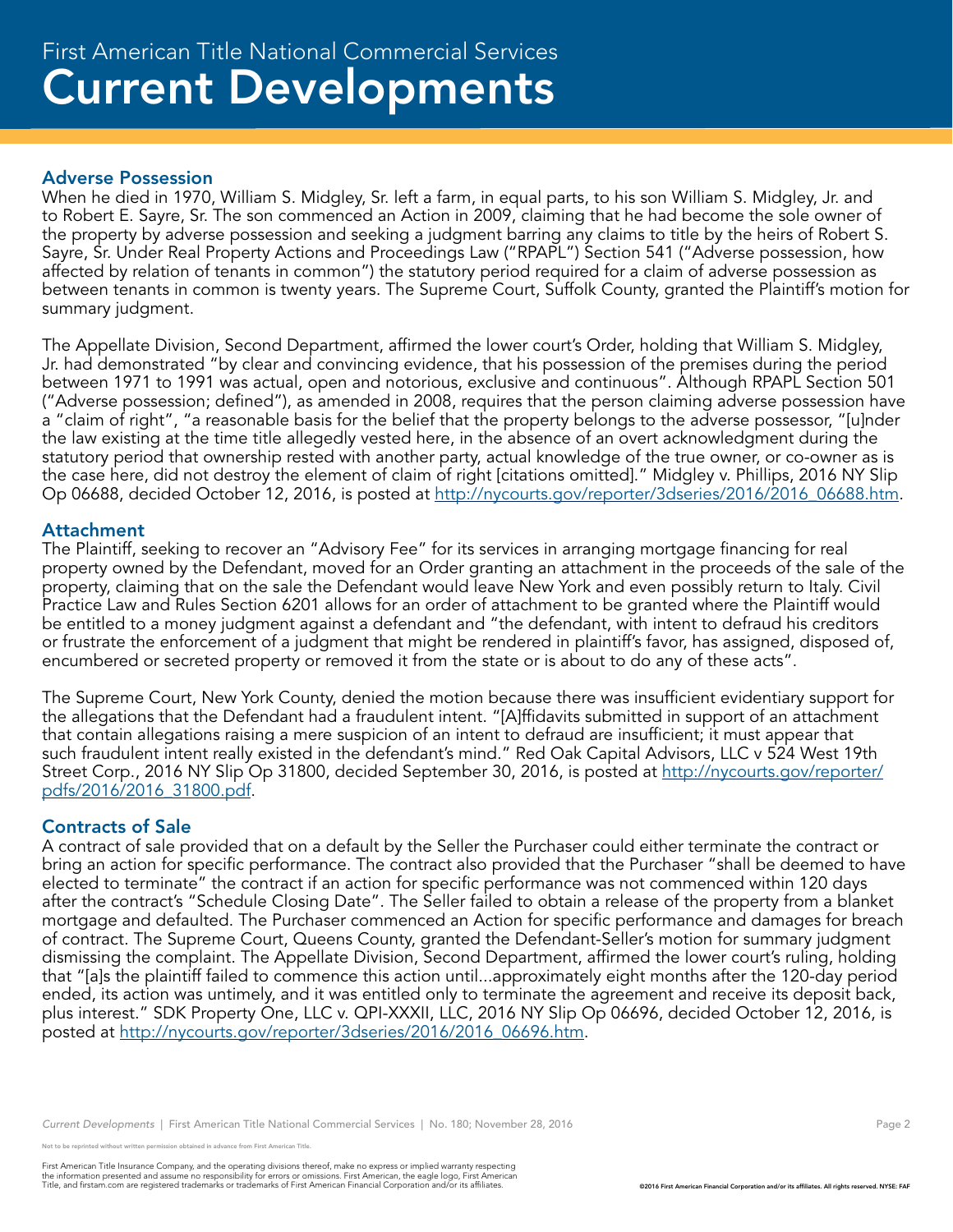## Current Developments First American Title National Commercial Services

#### Escrow

\$62,000 from the sale of property by Robert and Len, tenants in common, was escrowed with a title agency until a mortgage satisfaction was delivered for recording. A few months after closing, an attorney retained by Robert informed the agent that it had a copy of the satisfaction which would be forwarded for recording and requested that the escrow be sent to his law firm. The next day, the agent sent the attorney a check for \$62,000; over a five month period, without Len's knowledge or consent, the attorney disbursed the entire amount to Robert. Len sued to recover his portion of the escrow. The Supreme Court, Suffolk County, granted Len's motion for summary judgment. According to the Court, "the defendant [law firm] took over the responsibilities of an escrow agent…" and "the firm now had a duty to all persons that have an interest in those funds…and as such had a duty to properly distribute the proceeds from the sale of the premises…in an equal distribution of \$31,000 each". Brassell v. Harbourview Abstract, Inc., 2016 NY Slip Op 31817, decided March 21, 2016, was posted on October 5, 2016 at http://nycourts.gov/reporter/pdfs/2016/2016\_31817.pdf.

#### Foreclosure/Action on the Note

RPAPL Section 1304 ("Required prior notices") requires "a lender, an assignee or a mortgage loan servicer [commencing] legal action against the borrower, including [a] mortgage foreclosure" to send a notice, specified in Section 1304, to the borrower at least ninety days before an action on a "home loan" is commenced. The notice is captioned "You Could Lose Your Home. Please Read the Following Notice Carefully". Under subdivision 4 of Section 1304, [t]he notice and the ninety day period…need only be provided once in a twelve month period…"

The Plaintiff, the holder of a mortgage securing a note, elected to recover on the note and seek a money judgment, instead of foreclosing on the mortgage. The Defendant asserted, as an affirmative defense, the failure of the Plaintiff to comply with the notice requirements of Section 1304. He asserted that the notice expired one year after it was sent, which was before the Action was commenced. The Plaintiff countered that RPAPL Section 1304 only applied to a mortgage foreclosure. The Supreme Court, Kings County, granted the Plaintiff's motion for summary judgment on the issue of liability and denied the Defendant's cross-motion for summary judgment dismissing the complaint. The Appellate Division, Second Department, held that the Supreme Court properly denied the Defendant's cross-motion and that the Court should have denied the Plaintiff's motion for summary judgment; there was a triable issue of fact as to whether the Plaintiff had possession of the original note when the Action was commenced and had standing to sue.

The Appellate Division held that the notice requirements of Section 1304 apply to "all legal actions involving home loans commenced against the borrower", including an action to recover on a note secured by a mortgage. In addition, according to the Court,

"…RPAPL Section 1304(4) stands for the proposition that where there are multiple defaults in the 12-month period, only one RPAPL 1304 notice is required [citation omitted]. The statutory language does not state that the action must be commenced within 12 months of the RPAPL 1304 notice. Thus, contrary to the defendant's contention, the plaintiff did not fail to comply with the statute by not sending [the] RPAPL notice within 12 months prior to commencing the action."

Deutsche Bank National Trust Company, as Trustee v. Webster, 2016 NY Slip Op 05846, decided August 24, 2016, is reported at 37 N.Y.S.3d 283 and 142 A.D.3d 636, and posted at http://nycourts.gov/reporter/3dseries/2016/2016\_05846.htm.

#### Indian Land Claims/Shinnecocks

As reported in Current Developments dated November 16, 2016, a lawsuit was filed in the United States District Court for the Eastern District of New York by the Shinnecock Indian Nation (the "Nation"), alleging that property owned by the Nation in the Town of Southampton was unlawfully conveyed in 1859 to the Trustees of the Proprietors of the Common and Undivided Lands and Marshes in the Town of Southampton in violation of the

reprinted without written permission obtained in advance from First American Title.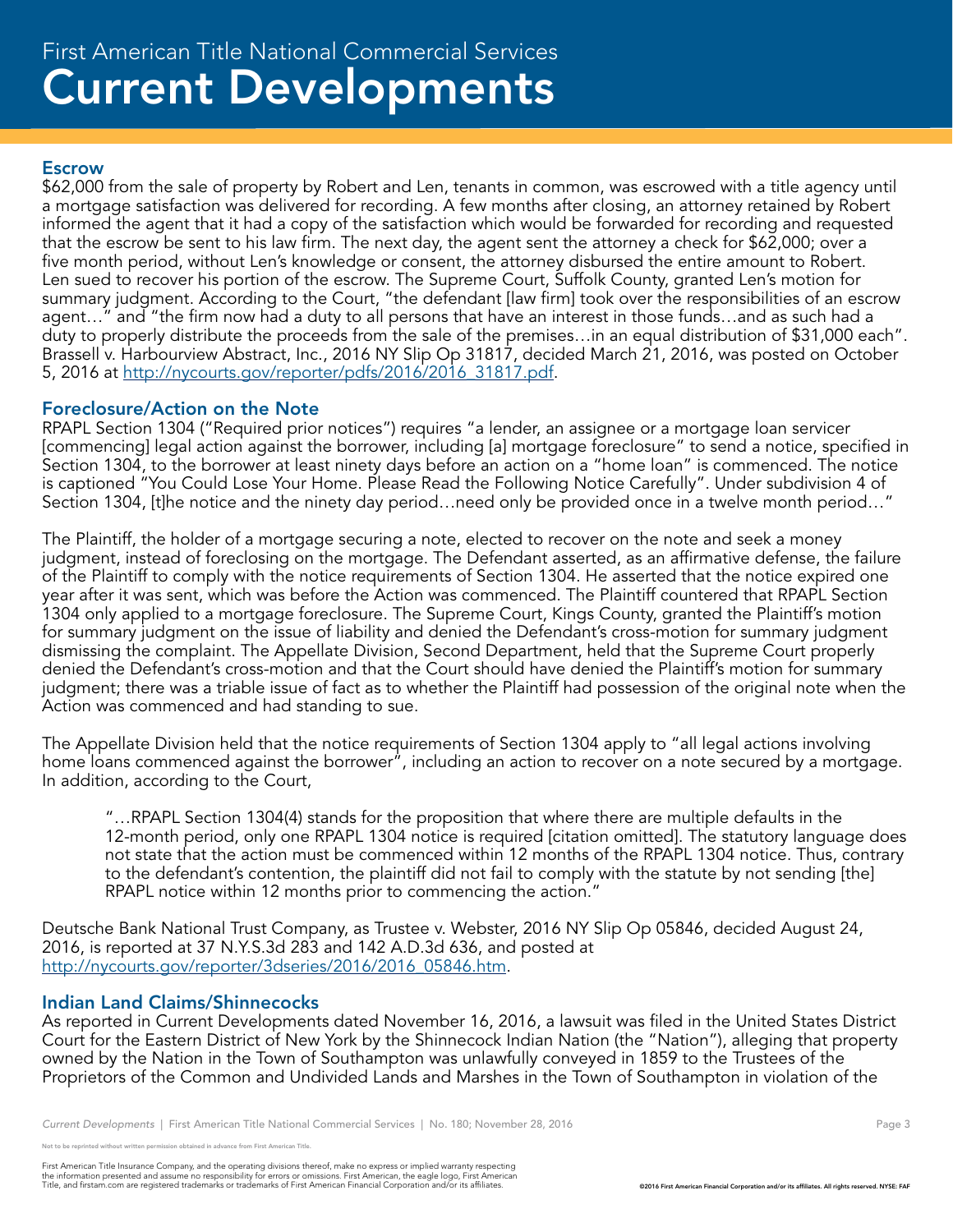federal Indian Non-Intercourse Act. The Action sought a declaration that the Nation has possessory rights in the lands in question (the "Subject Lands"), that the Subject Lands were conveyed in violation of federal law, that the interests of the Trustees of the Commonality of the Town of Southampton and the other Defendants in the Subject Lands are null and void, an Order restoring the Nation to possession of those portions of the Subject Lands to which the Defendants claim title, and damages.

Shinnecock Indian Nation v. New York, reported at 2006 WL 3501099, was dismissed by the District Court, which held that the Plaintiff's claims were barred by equitable considerations, including the defense of laches. That ruling was affirmed by the United States Court of Appeals, Second Circuit, in a decision dated October 27, 2015 reported at 2015 WL 6457789. The United States Supreme Court denied a petition for a writ of certiorari on June 27, 2016, as reported at 136 S. CT. 2512.

#### Lien Law

A mechanic's lien was filed by a subcontractor which has been hired by the general contractor engaged by the Petitioner, the lessee of certain real property. The notice of lien was filed against the fee owner of the property, the contractor, and a mortgagee, but not against the Petitioner, which commenced an Action to cancel the lien. The Respondent moved, by order to show cause, to dismiss the petition on the ground that the Petitioner lacked standing. The Supreme Court, New York County, granted the Respondent's motion and dismissed the proceeding. According to the Court, "[a]s petitioner is not named in the notice of lien, the lien in no way implicates its ownership interest, and petitioner therefore lacks standing to seek its cancelation."

Although Lien Law Section 9 ("Contents of notice of lien") requires that a notice of lien contain "[t]he name of the owner of real property against whose interest the lien is claimed" and Lien Law Section 2 ("Definitions") defines an "owner" to include a "lessee for a term of years", a mechanic's lien need not be filed against everyone at a property included within the definition of an Owner. Matter of Eden Ballroom, LLC v. Maspeth Contracting Corp., 2016 NY Slip Op 31902, decided October 5, 2016, is posted at http://nycourts.gov/reporter/pdfs/2016/2016\_31902.pdf.

#### Lien Law

Mechanics liens were filed in connection with two construction projects in Manhattan. The Plaintiffs sought an accounting, declaratory relief, damages for the costs of labor, materials and services furnished, and alleged a diversion of trust funds The Plaintiffs also sought a holding that the Plaintiffs' mechanics' liens had priority over the liens of building loan and project loan mortgages held by Bank Leumi USA.

The Plaintiffs asserted that their liens had priority over the building loan mortgages because there were errors in a Notice of Lending filed under Lien Law Section 73 by Bank Leumi. The Supreme Court, New York County, dismissed this cause of action without leave to re-plead. According to the Court, "…nothing in the Lien Law itself, or by any case cited to by plaintiffs stands for the proposition that this defect provides for a subordination of priority for a building loan".

The Plaintiffs also asserted that its liens had priority over the building loan mortgages because the lender's waiver of defaults under the building loan agreements were material modifications requiring the filing of amended Section 22 affidavits. The Court dismissed this cause of action without leave to re-plead. According to the Court, "[a] lender's decision to enforce or not enforce loan covenants which do not impact the amounts available to pay for improvements to real property do not require any public filings under Lien Law Section 22". Further, the building loan agreements provide that "third parties shall not have any claims against the lender or the borrower" and, therefore,

"[u]nder the agreement, plaintiffs are not third party beneficiaries of loan covenants as between the Lender and the Borrower. As a result, it is the bank's decision to exercise or refrain from exercising its rights under the agreement, and is not a modification within the meaning of the lien law. Therefore, plaintiffs cannot claim material modification based upon a failure to enforce loan covenants".

*Current Developments* | First American Title National Commercial Services | No. 180; November 28, 2016 **Page 4** Page 4

e reprinted without written permission obtained in advance from First American Title.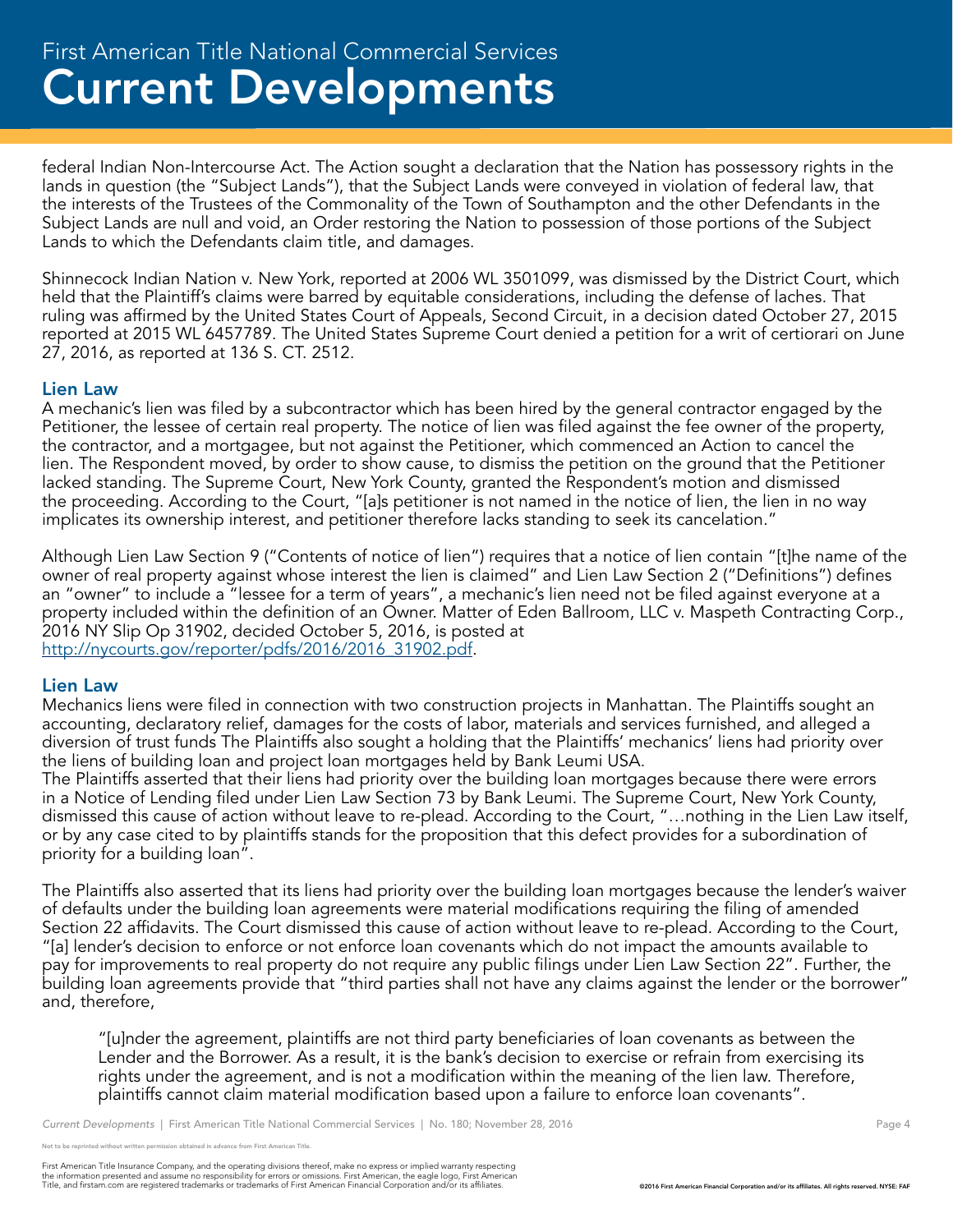The Defendants moved to dismiss, counterclaiming that the relative priority of the liens had to be determined in a lien foreclosure action. The Court denied the motion. The Court of Appeals in Altshuler Shaham Provident Funds, Ltd. V. GML Tower, LLC, 21 NY3d 352 (2013) "did not hold…that the exclusive means of determining the relative priority of mechanic's liens over building loans and project loans is through a lien foreclosure action"; Lien Law "Article 2 ["Mechanics' liens"] lien foreclosure and Article 3-A ["Definition and enforcement of trusts"] class action remedies may be pursued simultaneously". Notwithstanding, the Court granted the Plaintiffs' motion to consolidate the Actions.

The Court granted the Plaintiffs' cross-motion for an interim accounting. MLF3 Airitan LLC v. 2338 Second Avenue Mazal LLC, 2016 NY Slip Op 31847, decided September 30, 2016, is posted at http://nycourts.gov/reporter/pdfs/2016/2016\_31847.pdf.

#### Mortgage Foreclosure/Service of Process

In an Action to foreclose tax liens, a Defendant appealed the denial of her motion to vacate a judgment of foreclosure and sale, claiming that her default was an "excusable default" under Civil Practice Law and Rules Rule 5015 ("Relief from judgment or order") because she was not served with the summons and complaint. The Appellate Division, Second Department, affirmed the Order of the Supreme Court, Nassau County. According to the Appellate Division, "…the process server's affidavit of service constituted prima facie evidence of service… and the appellant's bare and unsubstantiated denial of receipt was insufficient to rebut the presumption of proper service…"Sass Muni IV DTR v. Braxter, 2016 NY Slip Op 06695, decided October 12, 2016, is posted at http://nycourts.gov/reporter/3dseries/2016/2016\_06695.htm and reported at 2016 WL 5928747.

#### Mortgage Foreclosures/Town of Hempstead

As reported in Current Developments dated July 25, 2016, Local Law 46-2016 was enacted by the Town Board of the Town of Hempstead to add Section 128-61.1 ("Foreclosures; Undertaking") to the Town's Code which requires a lender foreclosing a mortgage on vacant property improved by a single-family, a two-family or a multiplefamily residence to provide the Town, within forty-five calendar days from the date on which the foreclosure is commenced, an undertaking of \$25,000 to enable the Commissioner of Sanitation to eliminate violations of Code Section 128-61 ("Accumulation of garbage, litter, refuse or rubble; height of lawns, weeds or brush") at the property. Funds utilized for such purposes are to be replenished on notice from the Town. An undertaking may be in the form of cash, a cash bond, or a letter of credit. Unused funds are to be returned once the foreclosure is discontinued. Fines may be imposed by the Town for the failure to comply with the requirements of Section 128- 61-1. The Local Law was effective on June 6, 2016; it applies to all foreclosures within this Section commenced after that date. See Bergman, "Legislative Assaults on Mortgage Holders", New York Law Journal, June 29, 2016. Section 128-61.1 and Section 128-61.2, discussed below, are posted at http://ecode360.com/print/HE0207?guid=15515810&children=true.

Local Law 55-2016 added Section 128-61.2 ("Nonresidential foreclosures; undertaking") to the Town of Hempstead's Code requiring a lender foreclosing a mortgage on any vacant property not subject to the provisions of Section 128-61.1 to provide the Town, within forty-five calendar days from the date on which the foreclosure is commenced, an undertaking of \$35,000 to enable the Commissioner of Sanitation to eliminate violations of Code Section 128-61 ("Accumulation of garbage, litter, refuse or rubble; height of lawns, weeds or brush") at the property. Section 128-61.2 is similar to Section 128-61.1. Differences between the Sections are the amount of the required undertaking, the effective date, and the penalties for the failure to post or replenish the undertaking, Under Section 128-61.1, fines are imposed; under Section 128-61.2, fines and/or imprisonment for not more than 15 days may be imposed. Local Law 55-2016 was effective on June 28, 2016; it applies to all foreclosures within this Section commenced after that date.

#### Mortgage Recording Tax/New York State Transfer Tax

New York's Department of Taxation and Finance announced that the interest rate to be charged for the period January 1, 2017 – March 31, 2017 on late payments and assessments of Mortgage Recording Tax and the State's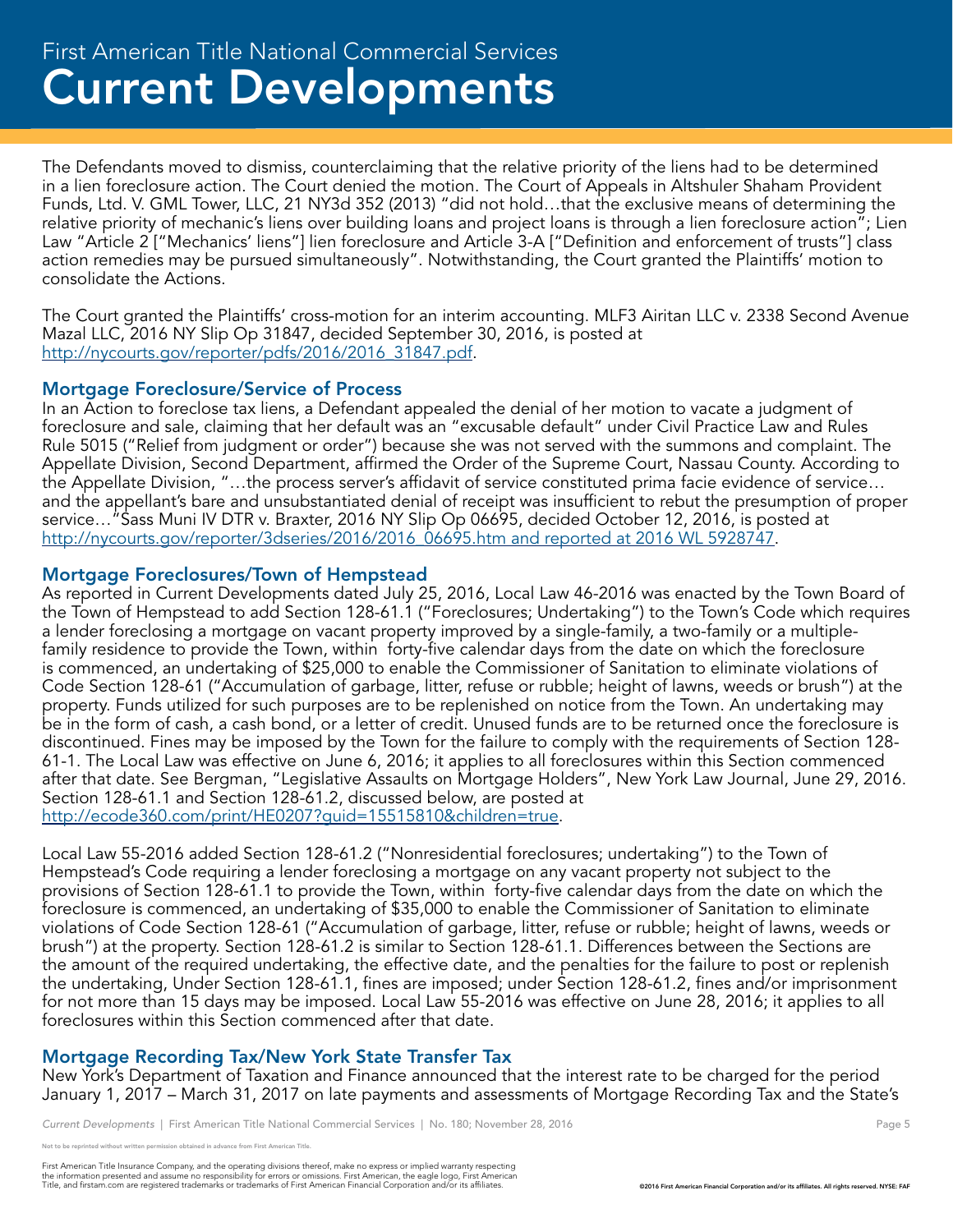Real Estate Transfer Tax will be 8% per annum, compounded daily. The interest rate to be paid on refunds will be 3% per annum, compounded daily. The notice issued by the Department is posted at https://www.tax.ny.gov/pay/all/interest\_rates/int0117.htm.

#### Notice of Pendency

The Plaintiff sought a declaration that it had an ownership interest in an entity alleged to be the owner of the properties listed in the notices of pendency. The Supreme Court, Queens County, denied the Defendants' motion to cancel the notices of pendency. The Appellate Division, Second Department, reversed, holding that the notices of pendency were improperly filed because the judgment demanded in the complaint would not affect the title to, or the possession, use, or enjoyment of, any real property. According to the Appellate Division,

"[t]he plaintiff's conduct in improperly filing the notices of pendency in the first instance, and then refusing to cancel them in response to the defendants' demand, was 'completely without merit in law and could not be supported by a reasonable argument for an extension, modification, or reversal of existing law," and therefore, was 'frivolous' within the meaning of 22 NYCRR 130-1.1 [("Costs; sanctions",] [citations omitted]".

The Appellate Division remitted the case to the Supreme Court, Queens County, to determine "the amounts of costs in the form of reimbursement for actual expenses reasonably incurred and reasonable attorneys' fees to be awarded resulting from the plaintiff's improper filing of the notices of pendency". Delidimitropoulous v. Karantinidis, 2016 NY Slip Op 06057, decided September 21, 2016, is reported at 143 AD3d 10381 and posted at http://nycourts.gov/reporter/3dseries/2016/2016\_06057.htm.

#### Notice of Pendency

Under subdivision (c) of CPLR Section 6516 ("Successive notices of pendency"), "[e]xcept as provided in subdivision (a) of this section [allowing for the successive filing of a notice of pendency in a mortgage foreclosure], a notice of pendency may not be filed in any action in which a previously filed notice of pendency affecting the same property had been cancelled or vacated or had expired or become ineffective".

An Action commenced by the Plaintiff in 2012 for specific performance of a contract of sale was discontinued without prejudice; the notice of pendency was canceled. The Defendant-property owner then entered into a contract to sell the property to a third-party; a memorandum of that contract was recorded. In 2016, the Plaintiff commenced a new Action in which a third-party purchaser was also a Defendant, asserting causes of action for specific performance, for tortious interference with a contract, and to quiet title. The Supreme Court, New York County, denied the Defendant-property owner's motion to dismiss and to cancel the notice of pendency.

Generally, "[w]here a plaintiff cancels a notice of pendency upon discontinuing a prior action without prejudice, then commences a new action with an additional defendant and a new claim, the second filing of the notice of pendency is not permitted". However, "significant change in circumstances permits a successive filing". According to the Court,

"…a successive Notice of Pendency filing is permitted here. Although Plaintiff has asserted the same cause of action for specific performance…Plaintiff also asserts a new cause of action, adding a new defendant to quiet title, and for tortious interference. At the outset, it appears that Plaintiff would not be entitled to file a successive Notice of Pendency. However, [the third-party Defendant] has recorded a memorandum of contract for the subject property, and this is a significant change in circumstances. Further, construing the case law where successive notice of pendencies are not permitted in subsequent actions, or where there is an addition of a defendant and new claims, these appear to all have been based on the party trying to circumvent their failure to comply with the strictures of the statutory filing requirements. That is not the case here…"

*Current Developments* | First American Title National Commercial Services | No. 180; November 28, 2016 Page 6 Page 6

e reprinted without written permission obtained in advance from First American Title.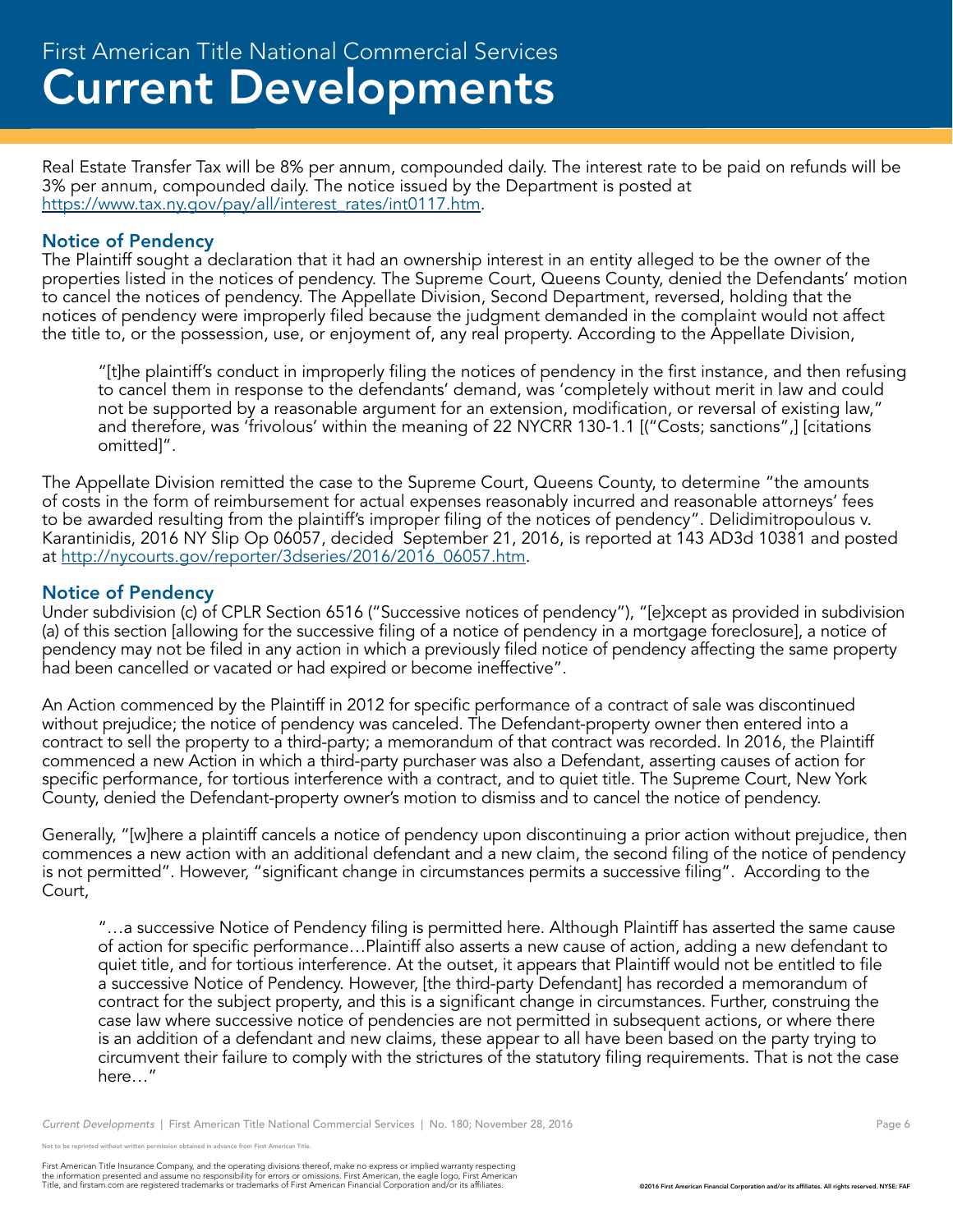Prime Homes LLC v. O'Reilly, 2016 NY Slip Op 31742, decided September 20, 2016, is posted at http://nycourts. gov/reporter/pdfs/2016/2016\_31742.pdf.

### Notice of Pendency

The Plaintiffs, the holders of a money judgment, sought to set aside the transfer of certain properties to enable the satisfaction of their judgment.

They claimed that the transfers were caused to be made by the judgment debtor to defraud his creditors. The record owner of the properties moved for an Order cancelling the notices of pendency, contending that if the transfers were set aside, the Plaintiffs' judgment would be subordinate to mortgages that would be reinstated and the amount due under the mortgages would exceed the value of the property. The Supreme Court, New York County, denied the motion because the moving party had not posted an undertaking. Under CPLR Section 6515 ("Undertaking for cancellation of notice of pendency; security by plaintiff"),

"…the court, upon motion of any person aggrieved and upon such notice as it may require, may direct any county clerk to cancel a notice of pendency, upon such terms as are just, whether or not the judgment demanded would affect specific real property, if the moving party shall give an undertaking in an amount to be fixed by the court, and if: 1. the court finds that adequate relief can be secured to the plaintiff by the giving of such an undertaking; or 2. in such action, the plaintiff fails to give an undertaking, in an amount to be fixed by the court, that the plaintiff will indemnify the moving party for the damages that he or she may incur if the notice is not cancelled".

Grinshpun v. Borokhovich, 2016 NY Slip Op 31873, decided October 6, 2016, is posted at http://nycourts.gov/reporter/pdfs/2016/2016\_31873.pdf.

#### Recording Act

The seller represented in a contract of sale that a commercial lease at the property to be conveyed did not contain a right of first refusal to purchase ("ROFR"). The sale closed; the purchaser obtained loans from Signature Bank secured by two mortgages. The tenant, whose lease did include a ROFR, brought an Action to invalidate the sale and to obtain specific performance. The Supreme Court, Kings County, denied motions by the Defendant-purchaser and by Signature Bank for summary judgment. However, on re-argument, the Court granted Signature Bank's summary judgment motion. The Court found that the Bank was a bona fide purchaser for value whose interest was protected under the Recording Act (Real Property Law, Section 291, "Recording of conveyances"). According to the Court, "Plaintiff's failure to record her lease, Signature's initiation of a title search and [the purchaser's] assurances that the Plaintiff did not have a right of first refusal are facts which demonstrate that Signature was unaware that Plaintiff had any rights in the premises".

The Court, on re-argument, again denied the purchaser's motion for summary judgment. It concluded there were issues of fact as to whether the purchaser was deemed to have notice of the ROFR by reason of the Plaintiff's possession and because an estoppel certificate from the tenant, required by the contract, was not produced, whether the Plaintiff attempted to exercise the ROFR in a timely manner, and whether the Plaintiff was ready, willing and able to purchase the premises. Dahari v. Villafana, 2016 NY Slip Op 31859, decided October 3, 2016, is posted at http://nycourts.gov/reporter/pdfs/2016/2016\_31859.pdf.

#### Restrictive Covenants

RPAPL Section 1951 ("Extinguishment of non-substantial restrictions on the use of land") provides that if a court finds that a restriction on the use of land, created by "any covenant, promise or negative easement", "is of no actual and substantial benefit…either because the purpose of the restriction has already been accomplished or, by reason of changed conditions or other cause, its purpose is not capable of accomplishment, or for any other reason, it may adjudge that the restriction is not enforceable…"

*Current Developments* | First American Title National Commercial Services | No. 180; November 28, 2016 **Page 7** Page 7

not to be reprinted without written permission obtained in advance from First American Title.